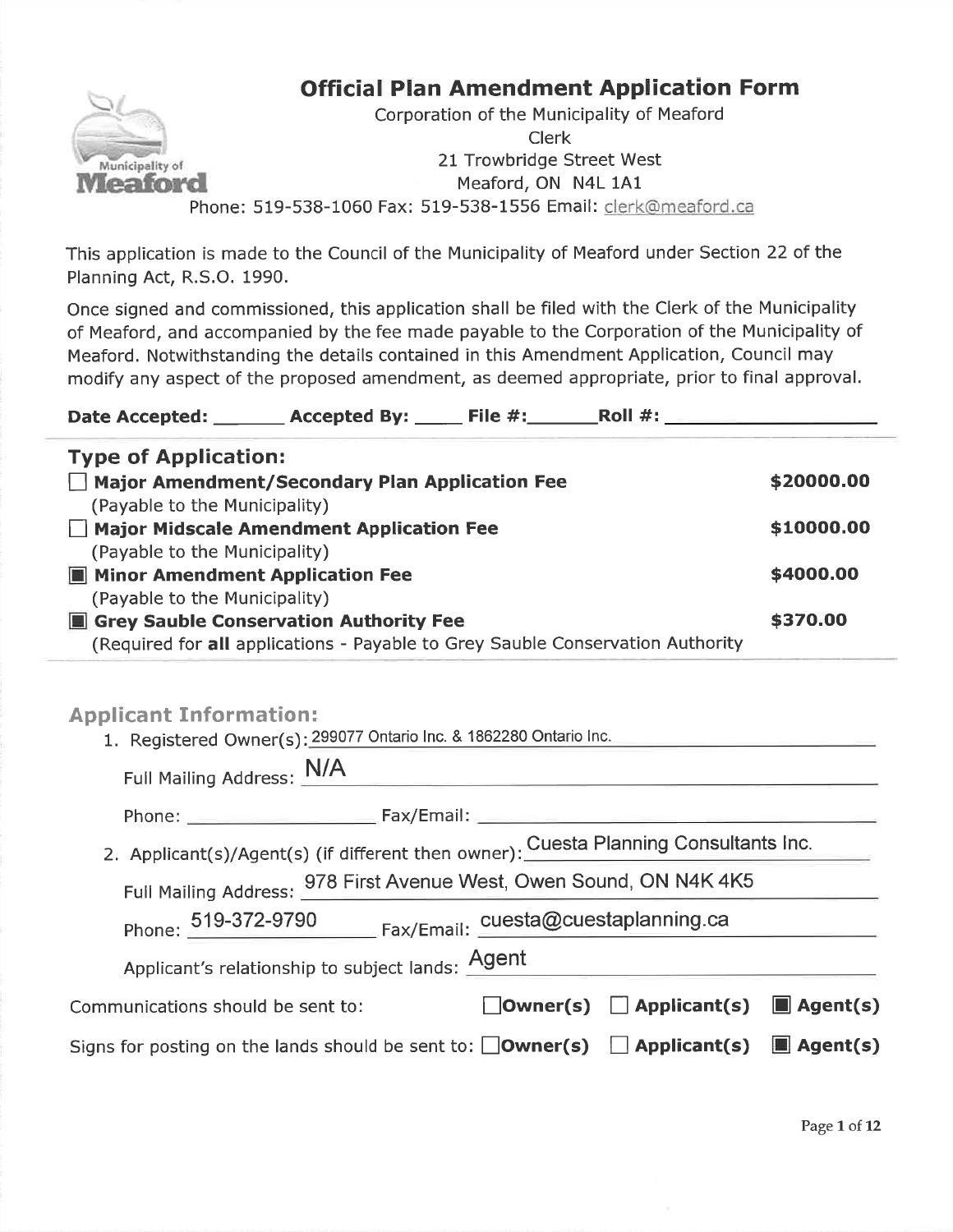# Subject Lands:

| Municipal Address: 23 & 37 Trowbridge Street East, 12 Bayfield Street & Part of Berry Street                           |          |         |
|------------------------------------------------------------------------------------------------------------------------|----------|---------|
| Former Township/Town: □ St. Vincent                                                                                    | Sydenham | Meaford |
| Concession: Lot: 158, 1159, 1160, 1161 Registered Plan: Plan 309                                                       |          |         |
| Part(s): $\rule{1em}{0.15mm}$ of Lot(s) $\rule{1.15mm}{0.15mm}$ Reference Plan: $\frac{\text{(Part 5 of 16R-7006)}}{}$ |          |         |
| Date Lands were acquired by current owner(s): $N/A$                                                                    |          |         |

2. Description:

|                                              | Area (hectares) | <b>Frontage (meters)</b> | Depth (meters) |
|----------------------------------------------|-----------------|--------------------------|----------------|
| <b>Entire Property</b>                       | 0.50ha          | 107.21m                  | 49.2m          |
| <b>Lands Affected</b><br>(if only a portion) |                 |                          |                |

3. Current Official Plan Designation of the Lands and the uses authorized within thedesignation: Downtown Core Commercial & Environmental Protection (with Two-Zone Policy overlay per Section C3.1 of OP)

Commercial, Residential, Cultural and Social land uses (Downtown Core Commercial)

Flood & erosion control works; uses required for natural environment management; existing uses (Env. Protection).

4. Current Zoning By-law Designation of the Lands: Downtown Commercial (C1) and Environmental Protection (EP)

- 5. Please indicate any environmental constraints apply to the subject lands:
	- $\Box$  Wetlands  $\Box$  Specialty Crop Lands  $\Box$  Floodplains  $\Box$  ANSI's **I** Heritage Resources **E** Streams, Ravines and Lakes  $\Box$  Solid Waste Management  $\Box$  Springs or Sinkholes  $\Box$  Niagara Escarpment Plan  $\Box$  Water Resources  $\Box$ Aggregate Resources  $\Box$ Thin Overburden (Karst)  $\Box$  Sewage Treatment Plant

**E** Fisheries, Wildlife & Environment  $\Box$  Wooded Areas and Forest Management

6. Indicate the Type of Road Access:

- Access Type
- Provincial Highway Access
- County Road
- $\overline{X}$  Open and Maintained Municipal Road Allowance
	- Non-maintained/Seasonally Maintained Municipal Road Allowance
	- Private Right-of-Way
- $\Box$  Water Access (Not recognized by the Municipality of Meaford)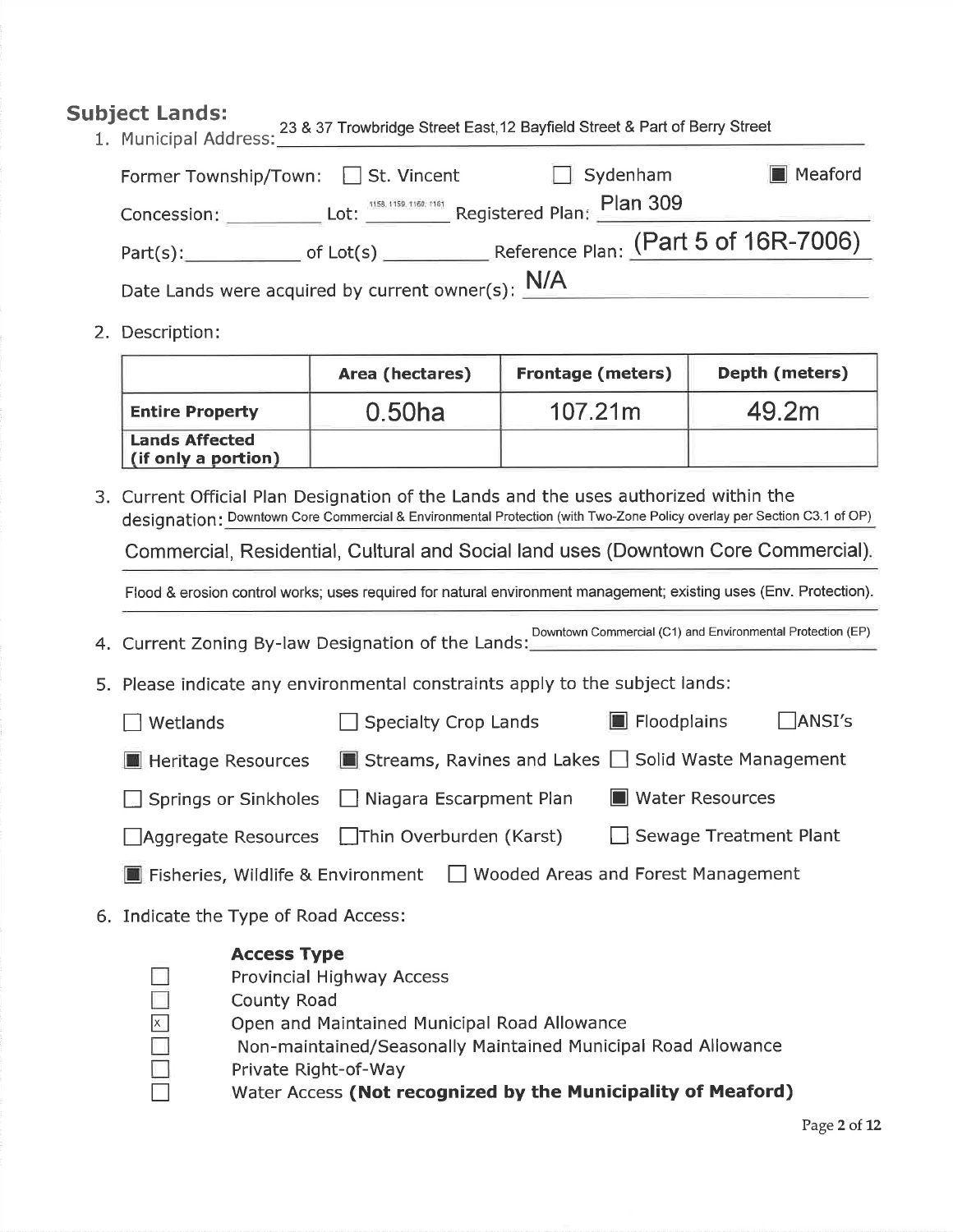- 7. If access to the subject land is by water only, what are the parking and docking facilities at the site and what is the approximate distance of these facilities from the subject land tothe nearest public road? (Not recognized by the Municipality of Meaford).
- 8. Indicate the applicable servicing at the subject property:

| <b>Types of Servicing</b>                                                                                                                                                                                                                                     | <b>Existing</b>                                                                                                                                                                                         | <b>Proposed</b>                                            |  |
|---------------------------------------------------------------------------------------------------------------------------------------------------------------------------------------------------------------------------------------------------------------|---------------------------------------------------------------------------------------------------------------------------------------------------------------------------------------------------------|------------------------------------------------------------|--|
| <b>Water Servicing</b><br>(Municipal, Communal, Private Well)                                                                                                                                                                                                 | municipal                                                                                                                                                                                               | municipal                                                  |  |
| <b>Sewer Servicing</b><br>(Municipal, Communal, Private System)                                                                                                                                                                                               | municipal                                                                                                                                                                                               | municipal                                                  |  |
| <b>Storm Servicing</b><br>(Storm Sewer, Ditches, Swales)                                                                                                                                                                                                      | <b>Storm sewer</b>                                                                                                                                                                                      | Storm sewer                                                |  |
| Does this application permit development on privately owned and operated individual or<br>communal septic systems, and if so, would more than 4500 litres of effluent a day be<br>produced as a result of the development being completed?<br>  Yes           | $\blacksquare$ No<br>$\Box$ N/A                                                                                                                                                                         |                                                            |  |
| If yes, you <b>MUST</b> provide a Servicing Options Report and a Hydrogeological Report.                                                                                                                                                                      |                                                                                                                                                                                                         |                                                            |  |
| 9.                                                                                                                                                                                                                                                            | Existing use of the lands and how long the use has continued (Agricultural, Residential,<br>Commercial, Industrial, Vacant, Other): Vacant, Commercial (restaurant and short-term rental accommodation) |                                                            |  |
| 10. Present use of abutting properties:                                                                                                                                                                                                                       |                                                                                                                                                                                                         |                                                            |  |
| North Commercial and Residential                                                                                                                                                                                                                              |                                                                                                                                                                                                         | South Unopen ROW (Berry St) & Hazard lands (Bighead River) |  |
| East Open ROW (Bayfield St) & Bighead River                                                                                                                                                                                                                   | West Public Library/Institutional                                                                                                                                                                       |                                                            |  |
| 11. Does the Owner have any interest in the abutting lands? If yes, describe the interest.<br>$\Box$ Yes<br>∎j No                                                                                                                                             |                                                                                                                                                                                                         |                                                            |  |
|                                                                                                                                                                                                                                                               |                                                                                                                                                                                                         |                                                            |  |
| 12. Is there an approved Site Plan and/or a Site Plan Control Agreement in effect on any<br>portion of this subject lands?<br>  Yes                                                                                                                           | $\blacksquare$ No                                                                                                                                                                                       |                                                            |  |
| If yes, has an amendment to the Site Plan and/or agreement been applied for?<br>$\Box$ Yes                                                                                                                                                                    | No                                                                                                                                                                                                      |                                                            |  |
| 13. Are there any easements, right-of-ways, restrictions, covenants, or other agreements<br>applicable to the subject lands? (If yes, describe what they are, indicate on a drawing if<br>applicable and include a Site Plan and/or Agreement if applicable): |                                                                                                                                                                                                         |                                                            |  |

Easement across Part 5 of Plan 16R-7006 (see Site Plan)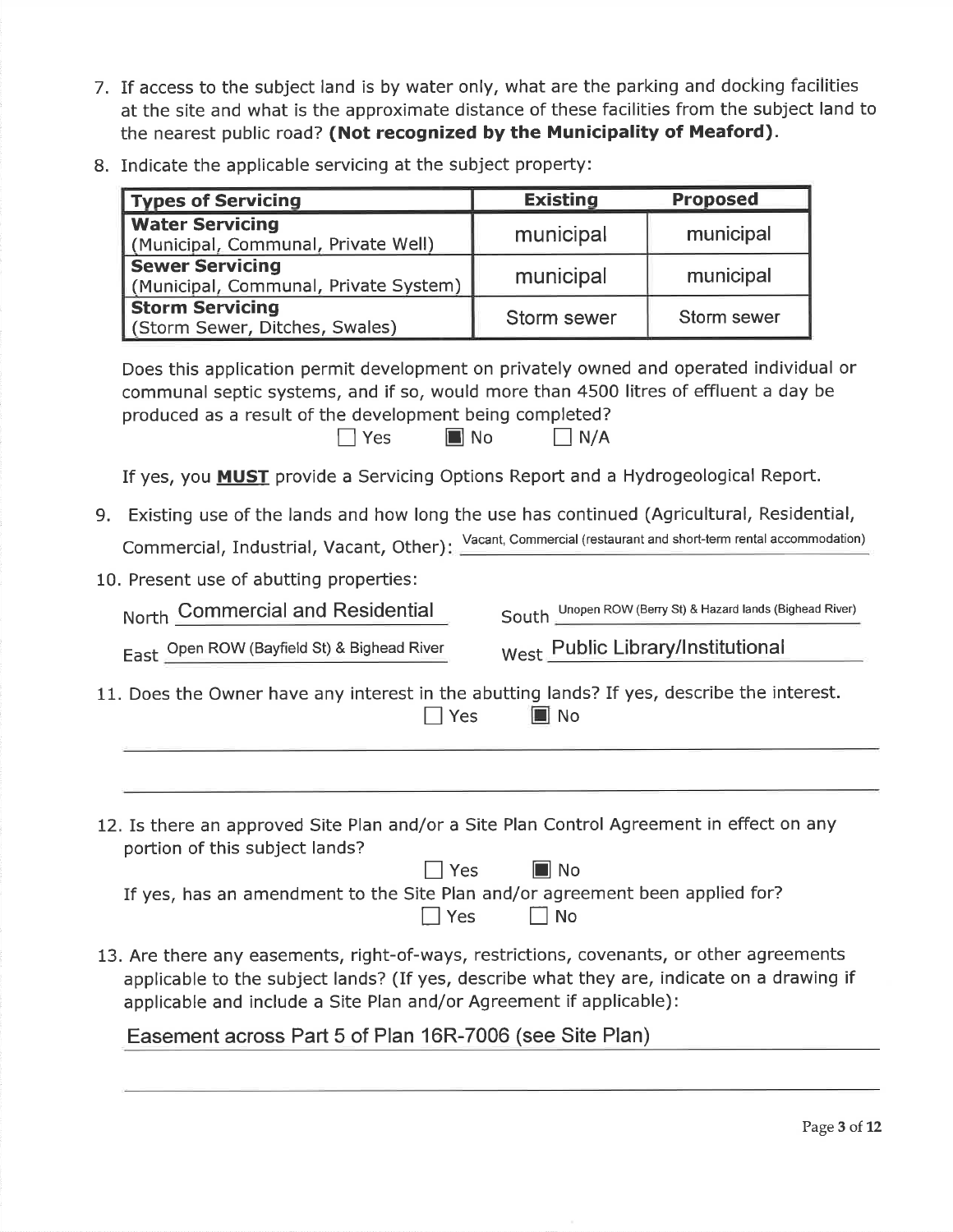| 14. Has the owner or applicant made an application for any of the following, either on or<br>within 120 meters of the subject lands?                     |  |
|----------------------------------------------------------------------------------------------------------------------------------------------------------|--|
| $\Box$ Plan of Subdivision<br><b>E</b> Zoning By-law Amendment<br>Official Plan                                                                          |  |
| Development Control Permit (NEC)<br>Consent Minor Variance<br>Site Plan Control                                                                          |  |
| If yes, please describe briefly (i.e. Date of application, file number, nature of application,<br>effect on this application, etc.):                     |  |
| Zoning By-Law Amendment submitted concurrently with this application. An associated site plan control application                                        |  |
| has been made previously as part of the application materials.                                                                                           |  |
| 15. Related Farm Operations<br>a. What type of farming has been conducted on the subject property?                                                       |  |
| □ Beef □ Dairy □ Swine □ Poultry □ Sheep □ Cash Crop                                                                                                     |  |
|                                                                                                                                                          |  |
| Describe in detail the size, age and feed type used for the type of farming that is<br>conducted:                                                        |  |
|                                                                                                                                                          |  |
|                                                                                                                                                          |  |
|                                                                                                                                                          |  |
| c. Are you actively farming the land (or do you have the land farmed under your<br>supervision)?                                                         |  |
|                                                                                                                                                          |  |
| d. Area of total farm holding: ________________ Number of tillable acres: _____________<br>e. Do you own any other farm properties? $\Box$ Yes $\Box$ No |  |
| <b>If yes,</b> Lot: _____ Concession: _______ Former Township: _______________ Acres: ______                                                             |  |
| f. Do you rent any other land for farming purposes? $\Box$ Yes $\Box$ No                                                                                 |  |
| <b>If yes, Lot:</b> _____ Concession: ______ Former Township: _______________ Acres: _______                                                             |  |
| $\Box$ No<br>$\Box$ Yes<br>g. Is there a barn on the subject property?                                                                                   |  |
| If yes, which part of the property does the barn fall on?                                                                                                |  |
| Proposed Severed Proposed Retained                                                                                                                       |  |
|                                                                                                                                                          |  |
| Size of barn: ________________________________Capacity of barn (livestock): ________________________                                                     |  |
|                                                                                                                                                          |  |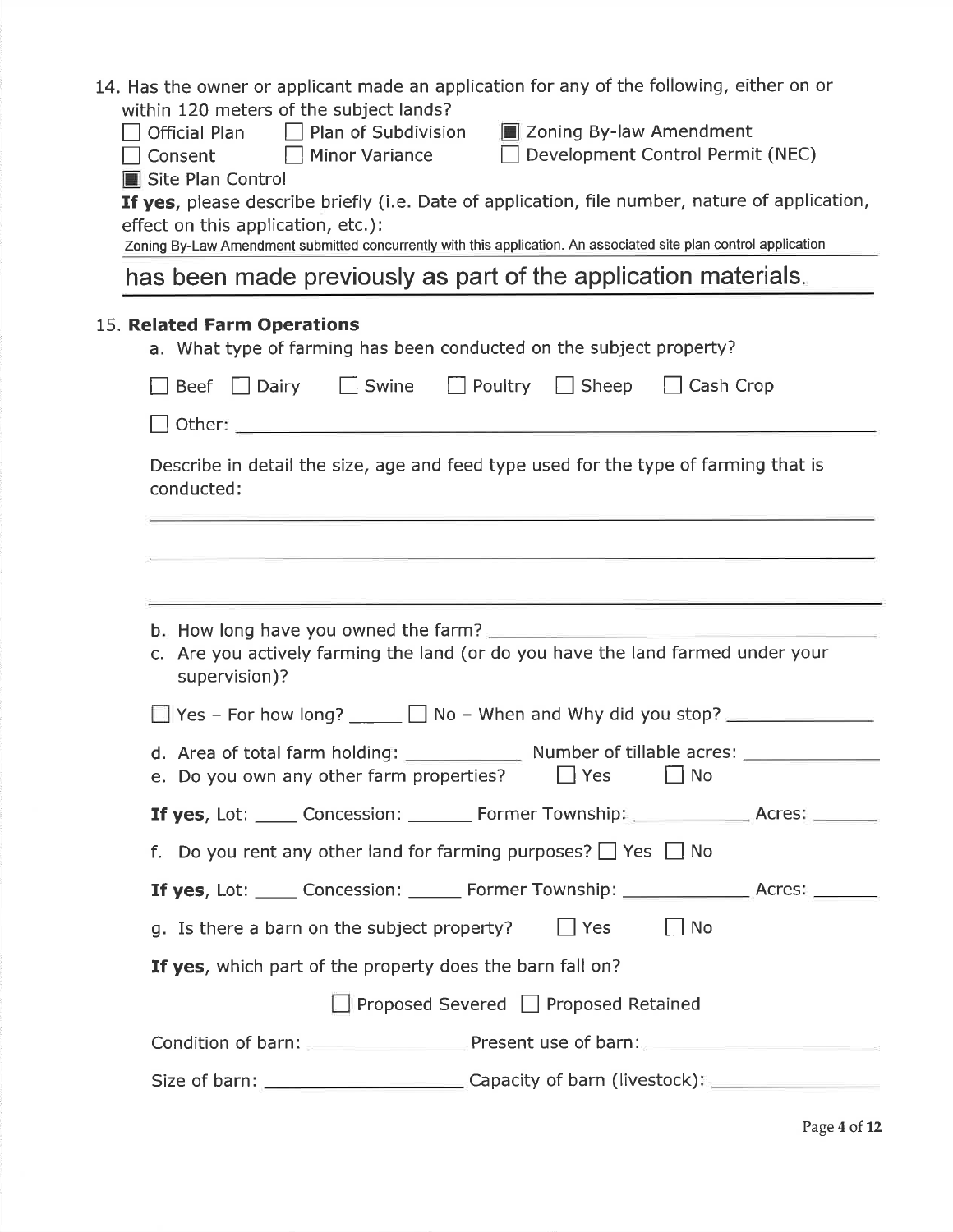| h. Indicate and describe the manure storage facilities on the subject lands:                                                                                                                                                                           |
|--------------------------------------------------------------------------------------------------------------------------------------------------------------------------------------------------------------------------------------------------------|
|                                                                                                                                                                                                                                                        |
|                                                                                                                                                                                                                                                        |
|                                                                                                                                                                                                                                                        |
| $\Box$ No storage required (manure/material is stored for less than 14 days)                                                                                                                                                                           |
| i. Are there any barns on other properties within 1000 meters (3,280 ft) of the<br>proposed lot? $\Box$ Yes $\Box$ No                                                                                                                                  |
| If yes, these barns and distances to the subject property must be shown on<br>the sketch. And the following questions must be answered for each<br>property containing a barn regardless of current use. You may use<br>additional pages if necessary. |
| What type of farming has been conducted on this other property? ___________                                                                                                                                                                            |
|                                                                                                                                                                                                                                                        |

k. Number of tillable acres on this other property?

Size of barn on this other property? \_\_\_\_\_\_\_\_ Capacity of barn (livestock): \_\_\_\_\_\_\_\_\_

l. Type of manure storage on this other property? \_\_\_\_\_\_\_\_\_\_\_\_\_\_\_\_\_\_\_\_\_\_\_\_\_\_\_\_\_\_<br>Additio<mark>nal information may be required for Minimum Distance Separatio</mark>n (MDS) calculations – please discuss with Planning Staff prior to submitting your application.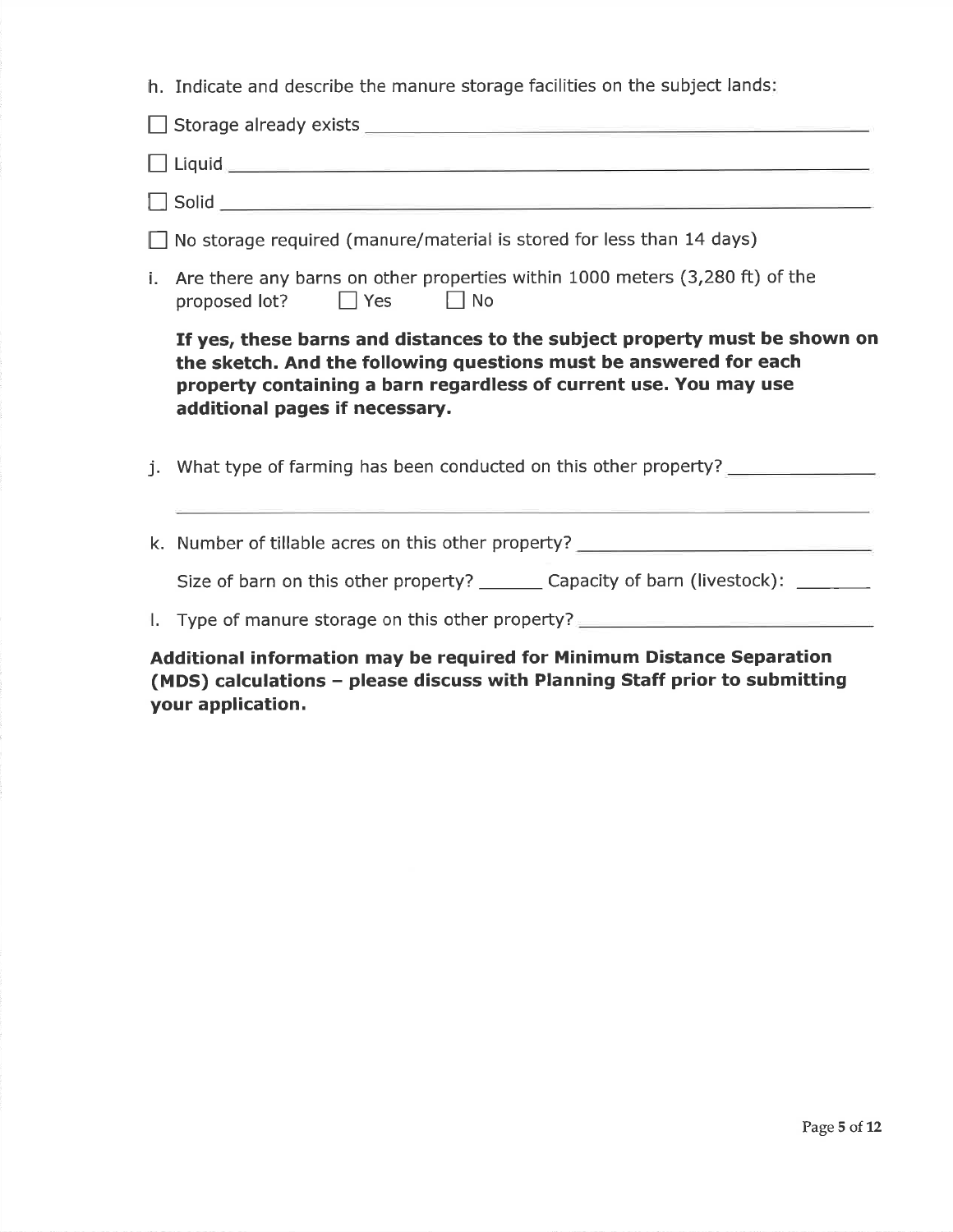### Proposal Details:

16. Describe the nature and extent of the relief applied for and the proposed use of thesubject lands: To re-designate the subject parcels from Hazard Lands to Downtown Core Commercial with

site-specific exceptions.

17. Describe the reason for the proposed  $\,$  amendment(s):  $\,$  To facilitate development of a 5-storey multi-unit residential building on the subject parcels. A re-designation of the parcel to a Downtown Commercial Core-Special

designation to recognize the requirements of Section C3.1 of the Official Plan

- 18. Describe the timing for the proposed development, including phasing: The owner is seeking to move forward with the development proposal immediately after receiving the required approvals. No phasing proposed.
- 19. Provide the following details for all the building, both existing and proposed (Use separatepage if necessary).

| <b>Building Type:</b>                         | <b>Existing</b><br><b>Proposed</b> |                  | <b>Existing</b> | <b>Proposed</b> |
|-----------------------------------------------|------------------------------------|------------------|-----------------|-----------------|
| <b>Date of Construction</b>                   | IN/A                               | <b>ASAP</b>      |                 |                 |
| <b>Ground Floor Area</b><br>(m <sup>2</sup> ) | $\overline{0}$                     | 3606.53m2        |                 |                 |
| <b>Gross Floor Area</b><br>(m <sup>2</sup> )  | O                                  | 25740m2          |                 |                 |
| <b>Number of Stories</b>                      | $\overline{0}$                     | 5                |                 |                 |
| Width (m)                                     | N                                  | 40.1m            |                 |                 |
| Length (m)                                    | N                                  | 100.7m           |                 |                 |
| Height (m)                                    | Ω                                  | 15.5m            |                 |                 |
| <b>Use</b>                                    | to be demolished                   | apartments       |                 |                 |
| <b>Setback from front</b><br>lot line (m)     | N/A                                | 3.0 <sub>m</sub> |                 |                 |
| <b>Setback from rear</b><br>lot line (m)      | N/A                                | 3.0 <sub>m</sub> |                 |                 |
| <b>Setback from side</b><br>lot line (m)      | N/A                                | 3.0 <sub>m</sub> |                 |                 |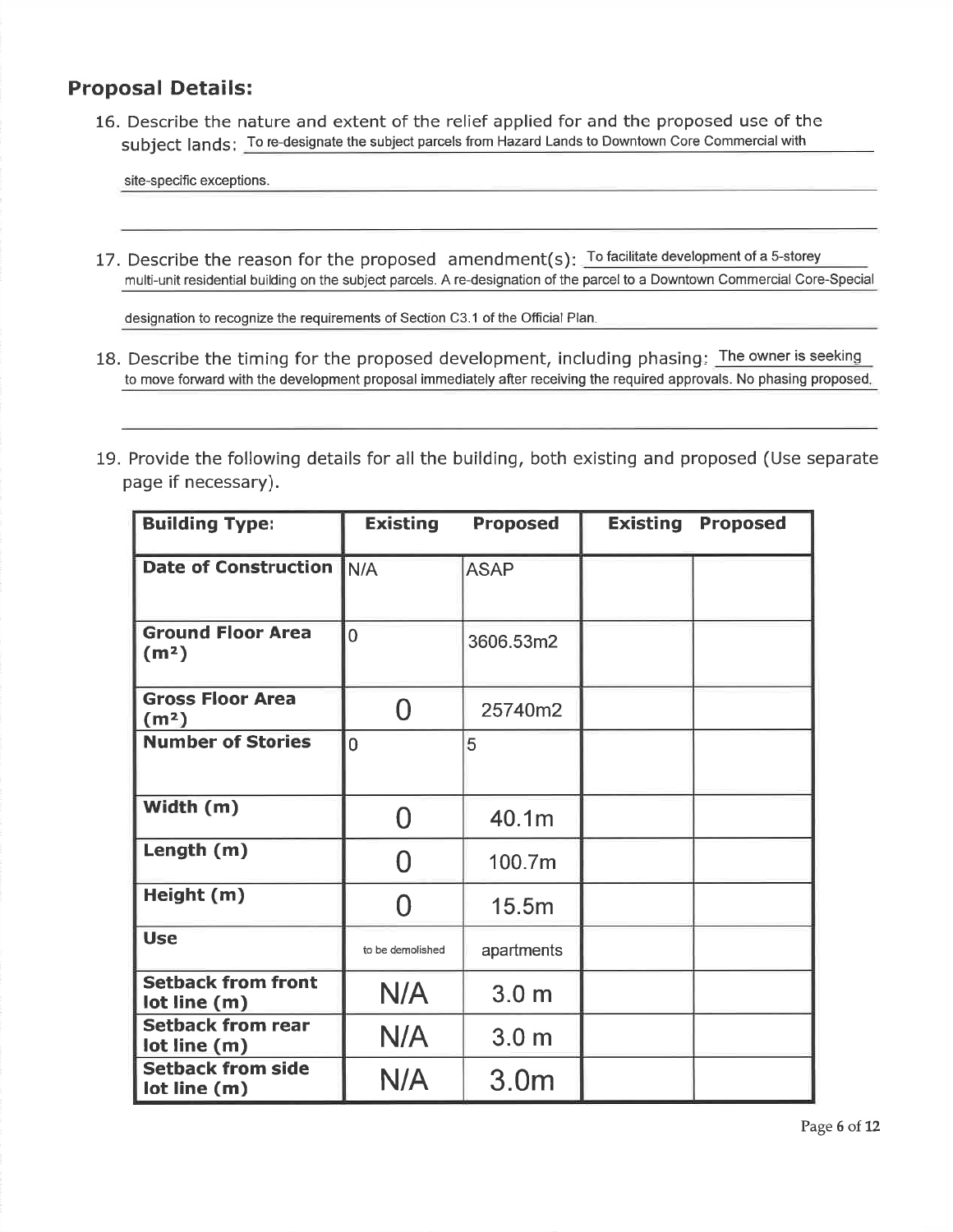| 20. Does the proposed amendment change, replace or delete a policy in the Official Plan? If |  |
|---------------------------------------------------------------------------------------------|--|
| yes, please indicate the policy that will be changed, replaced or deleted and the text for  |  |
| that requested amendment:                                                                   |  |
| N/A                                                                                         |  |

| 21. Does the proposed amendment add a policy to the Official Plan? If yes, please indicate<br>the policy that will be added.<br>The proposal will add a site-specific policy to the lands. Please see the Draft official plan amendment (attached to Addendum report)for further details. |
|-------------------------------------------------------------------------------------------------------------------------------------------------------------------------------------------------------------------------------------------------------------------------------------------|
|                                                                                                                                                                                                                                                                                           |
| 22. Does the proposed amendment change or replace a designation in the Official Plan. If Yes<br>please indicate the existing and proposed designations:<br>Environmental Protection designation to be replaced a Downtown Core Commercial-Special designation.                            |
| 23. Please indicate the land uses that the proposed amendment would permit:                                                                                                                                                                                                               |
| To permit the Downtown Core Commercial use of a 5-storey residential apartment building.                                                                                                                                                                                                  |
| 24. If the requested amendment changes or replaced a schedule in the Official Plan,<br>please provide a copy of the schedule.                                                                                                                                                             |
| 25. Does the proposed amendment alter all or any part of the boundary of an area of<br>settlement in the Municipality or establish a new area of settlement?<br>$\sqsupset$ Yes<br>$\blacksquare$ No                                                                                      |
|                                                                                                                                                                                                                                                                                           |
| 26. Does the requested amendment remove the subject land from an area of employment?<br>$\blacksquare$ No<br>$\sqsupset$ Yes                                                                                                                                                              |
|                                                                                                                                                                                                                                                                                           |
|                                                                                                                                                                                                                                                                                           |

27. What is the planning rationale for requesting an Official Plan amendment? Please attach<br>a cover letter and planning report for all Official Plan Amendments.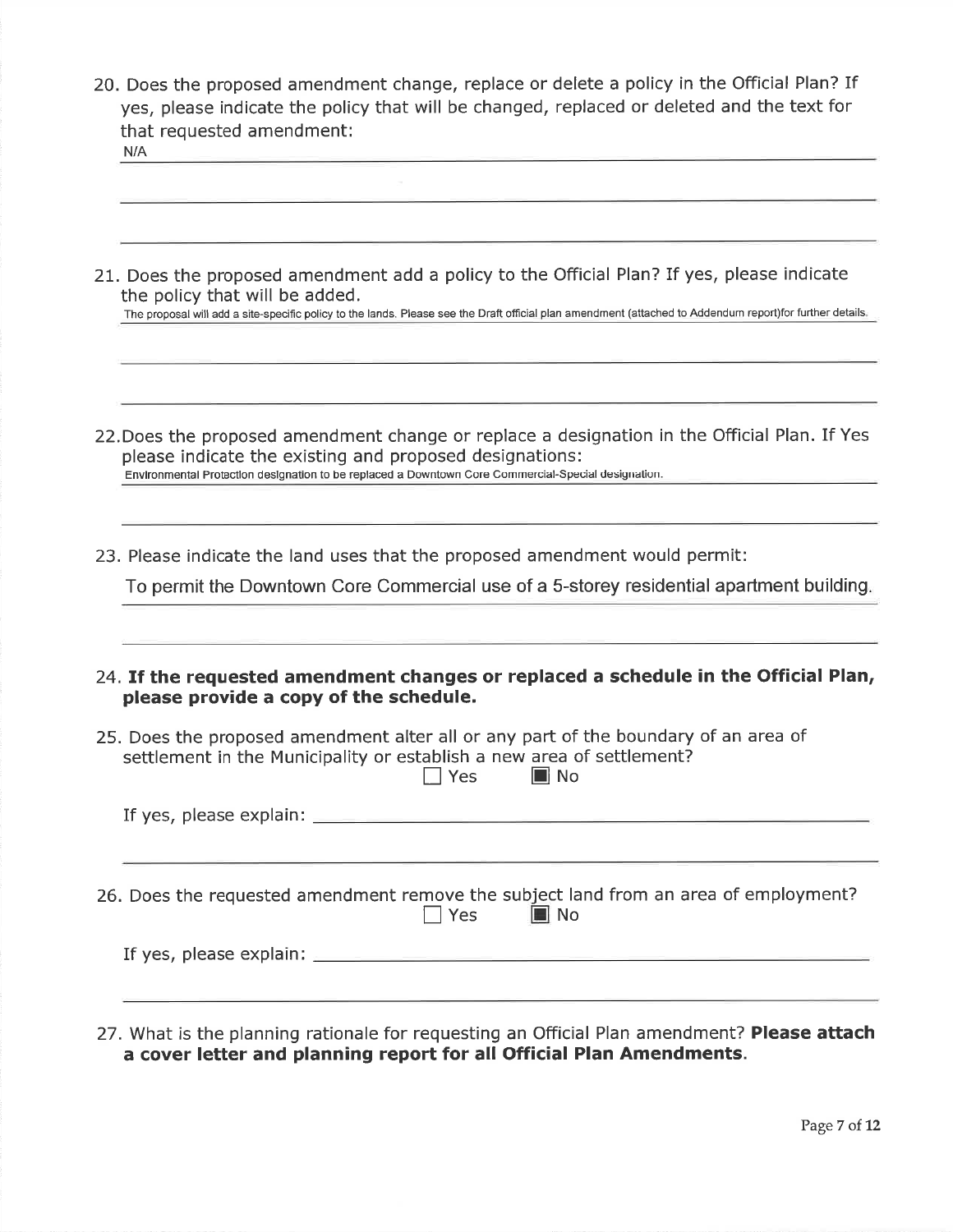28.1f the proposed use is Residential, indicate the proximity of the subject property toCommunity Facilities (parks, schools, etc) within 500 m.

The subiect property is located in the downtown core within close proximity to shopping and services, the Meaford Public

Library, and the Municipality of Meaford municipal offices. The property is also within walking distance of the Meaford Harbour, Bighead

River and the Georgian Trail. The community school is located appr. 1.5 km away

- 29. Supplementary and support material to accompany application (please provide 10 copies of additional materials outlined in item'c'below):
	- a. A draft Official Plan Amendment
	- b. A list of all associated planning applications being submitted for review along withthe submission (minor variances, special permission, site plan control, consent.Subdivision, condominium, parking exemption, etc).
	- c. Such further and other material as any official representing the Municipality of Meaford may request to enable the consideration of the application such as but not limited to:
		- i. Environmental Impact Study
		- ii. Commercial Marketing Analysis
		- iii. Functional Servicing Report
		- iv. Transportation/traffic Review
		- v. Noise Assessment
		- vi. Archaeological Report
		- vii. Property Survey
		- viii. Conceptual Development Plans
- 30. Names and addresses of all mortgages, holders or charges or other encumbrances withrespect to the subject lands:
- 31. Is this application consistent with the policy statements issued under subsection 3(1) of the Planning Act?  $\Box$  Yes  $\Box$  No
- 32. Is the subject land within an area of land designated under any provincial plan or plans?

|  |  | II No |
|--|--|-------|
|--|--|-------|

If yes, does the application conform to, or does not conflict with the applicable provincial plan or plans? :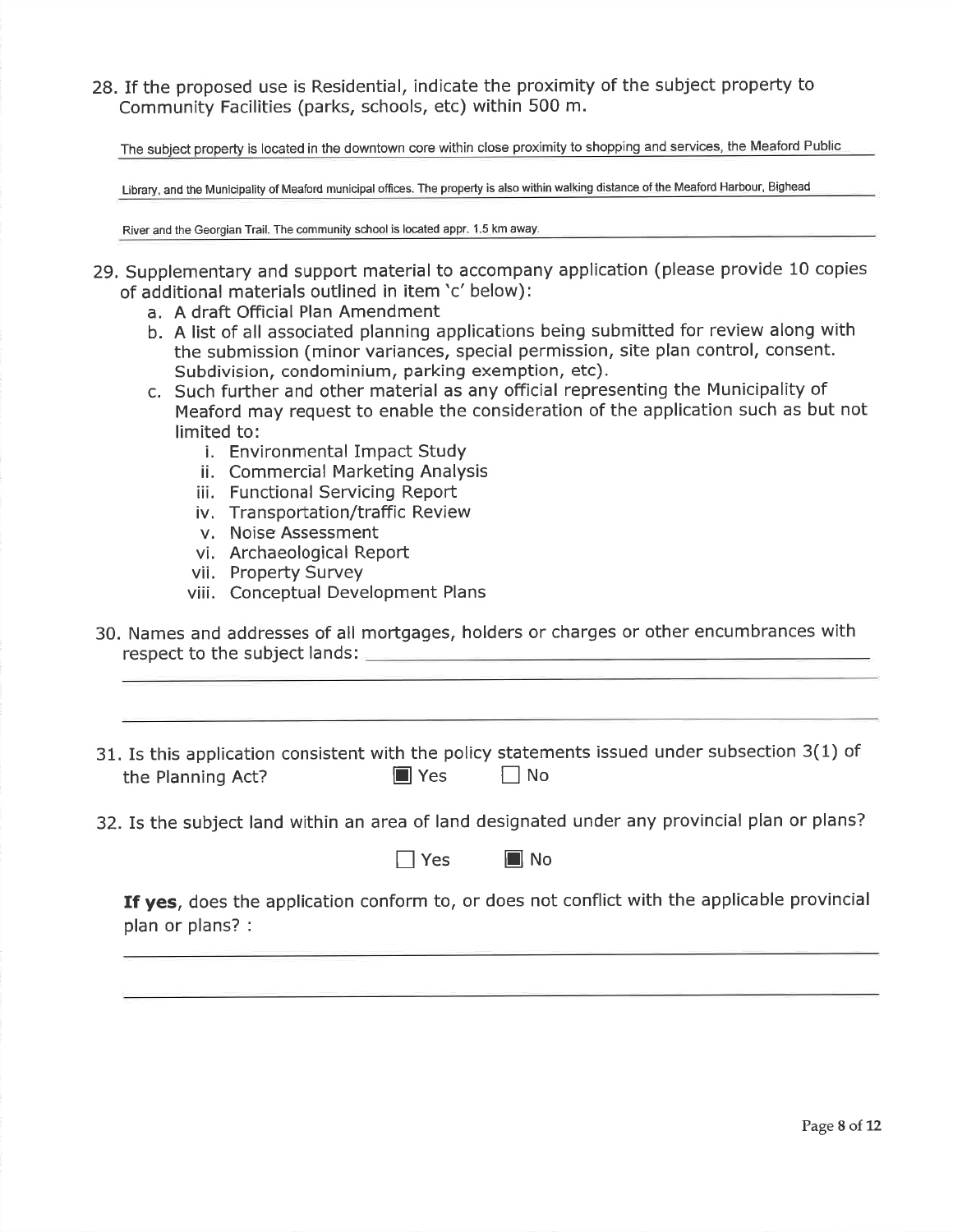# AFFIDAVIT - SOLEMN DECLARATION (Affidavits MUST be signed in thepresence of a Commissioner of Oaths):

| I/We    | Genevieve Scott                                 | and |                                |  |
|---------|-------------------------------------------------|-----|--------------------------------|--|
| للمتعاد | Name of Owner(s) Agent                          |     | Name of Owner(s)               |  |
|         | Of the City/Town/Municipality of <i>Meaford</i> |     | in the County/Region of $Grey$ |  |

Solemnly declare that all statements contained in this application and all the information provided is true, and l/we make this solemn declaration conscientiously believing it to be true and knowing that it is of the same force and effect as if made under oath and by viftue of theCANADA EVIDENCE ACT.

I have been advised that incomplete and/or inaccurate information will delay the procession ofmy application and may results in additional costs to me.

#### DECLARED before me at the

City/Town/Municipality of  $\frac{1}{2}$  or  $\frac{1}{2}$  and  $\frac{1}{2}$  in the County/Region of  $\frac{4h}{2}$  day of  $\frac{Jauuary}{2}$ , 20 22. This  $25^{th}$ Jan 25,200 Signature of Owner(s) or Agent(s)  $\setminus$ Signature of Owner(s) or Agent(s)) Date

Signature of Commissioner **Date** 

.J^ L5 zcrz

'essica Maclnnes.ralegal, P05093

: John A. Tamming : John A. Tamming<br>Intessional Corporation, Barrister on finaligitor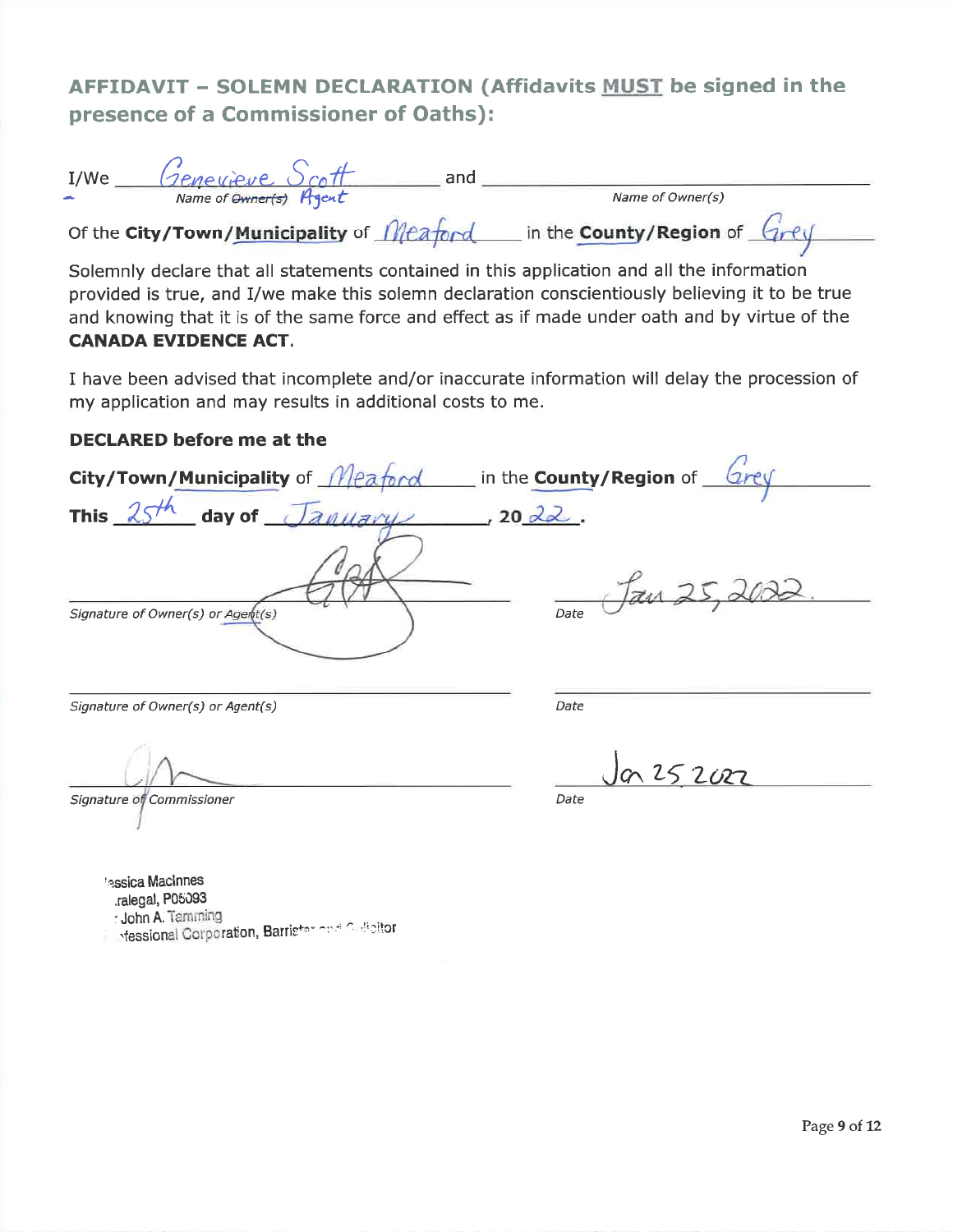# Applicant's Consent (Freedom of Information), Authorization For Access& Signage Agreement:

In accordance with the provision of the Planning Act, it is the policy of the Municipality to providepublic access to all development applications and supporting documentation. In submitting this development application and supporting documentation,

I/We  $\frac{Geneqieve\sqrt{c}t}{\sqrt{c}}$  and  $\frac{Neq}{\sqrt{c}}$  and  $\frac{Neq}{\sqrt{c}}$  (Nextring  $\frac{Neq}{\sqrt{c}}$  of the City/Town/Municipality of  $Meanq$  in the County/Region of  $Gref$ Name of Owner<del>(s)</del> Agent<br>Of the **City/Town/<u>Municipality</u>** of

 Hereby acknowledge the above-noted and provide my (our) consent, in accordance with theprovisions of the Municipal Freedom of Information and Protection of Privacy Act, that the information on this application and any suppofting documentation provided by myself, my agents, consultants and solicitors, as well as commenting letters of reports issued by the municipality and other review agencies will be part of the public record and will also be availableto the general public. AND;

Hereby confirm that the required notice signs will be posted on the lands as instructed and fufther indemnify the Municipality from any damages resulting from the improper postings ofthis sign. AND;

Hereby permit Municipal Staff and its representatives to enter upon the premises for the purposeof performing inspections of the subject property.

Signature of Quiner(s) Agricult contract to the Date

Signature of Owner(s)

Signature of Witness F Witness Date

) and the contract of the contract of the contract of the contract of the contract of the contract of the contract of the contract of the contract of the contract of the contract of the contract of the contract of the cont

Janony 25th, 2022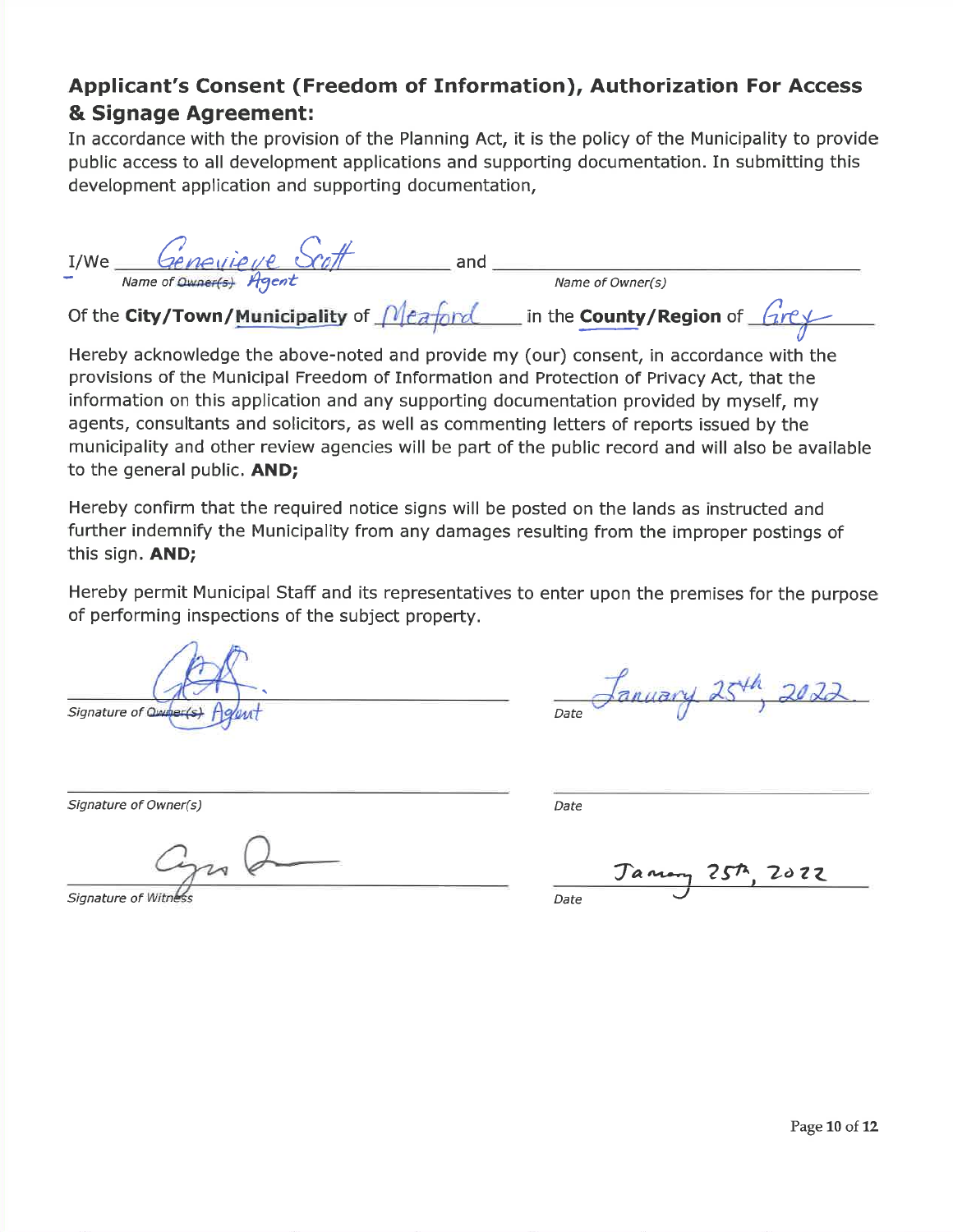# OWNER(S) AUTHORIZATION OF AGENT (see a fached lefters)

# (Only required if the applicant or agent is not the registered owner)

| Name of Owner(s)                                               | Name of Owner(s)                                                                        |
|----------------------------------------------------------------|-----------------------------------------------------------------------------------------|
|                                                                | Of the City/Town/Municipality of __________________ in the County/Region of ___________ |
|                                                                |                                                                                         |
|                                                                |                                                                                         |
|                                                                | Name(s) of Authorized Agent(s)                                                          |
| To act as my (our) agent for the purposes of this application. |                                                                                         |
| Signature of Owner(s)                                          | Date                                                                                    |
| Signature of Owner(s)                                          | Date                                                                                    |
| Signature of Witness                                           | Date                                                                                    |